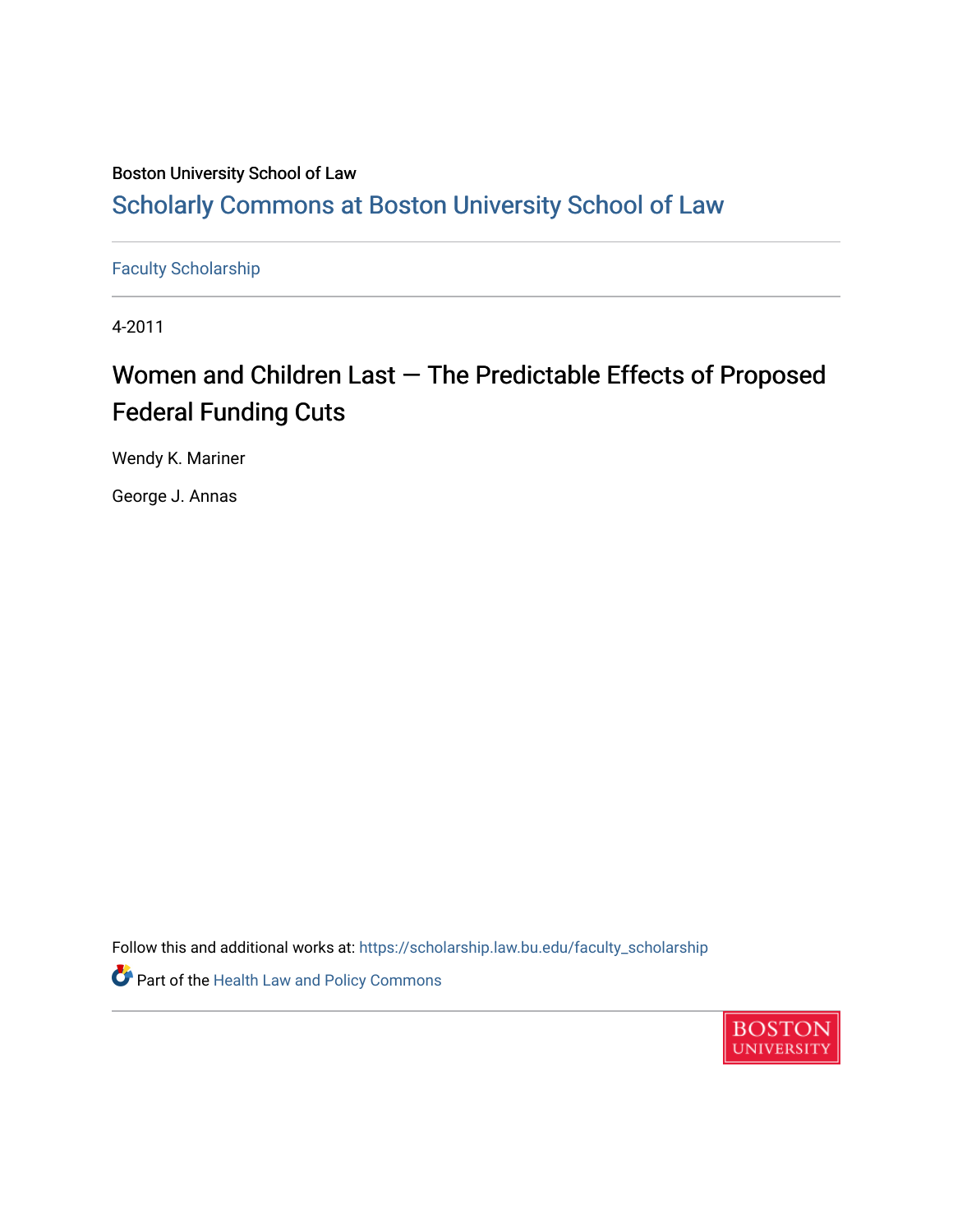## **Women and Children Last — The Predictable Effects of Proposed Federal Funding Cuts**

George J. Annas, J.D., M.P.H., and Wendy K. Mariner, J.D., M.P.H

" **WE TOMA** Tomen and children last" might as well be the refrain of the current U.S. Congress's new health care budget cutters. We have seen similar efforts before. In the mid-1990s, managed care organizations tried to save money by limiting hospitalization benefits for new mothers and their infants to 24 hours after a vaginal delivery and 48 hours after a cesarean section.<sup>1</sup> As with current Congressional proposals, financial savings were seen as more important than the health of women and children. Because only women get pregnant and give birth, restricting access to reproductive health care is discriminatory on its face and undermines the social and economic gains that women have made in the United States.<sup>2</sup>

Yet there are at least two major reasons why proposals to limit or eliminate federal funding for women's reproductive health services appeal to some politicians. The first is that the primary beneficiaries of those services are low-income women and their children, a group with virtually no political influence and no financial resources with which to fight these cuts. Second, comprehensive reproductive health care includes pregnancy terminations, and although women have a constitutional right to terminate a pregnancy before fetal viability, abortion remains the most contentious issue in U.S. politics. Although attempts to overturn *Roe v. Wade* altogether have been ongoing for almost four decades, current efforts have

largely been redirected toward restricting or ending federal funding of abortion and anything that is arguably related to abortion.

This second reason is why President Barack Obama, in his speech about health care reform to a joint session of Congress in September 2009, pledged that "Under our plan, no federal dollars will be used to fund abortion."<sup>3</sup> It is also why, in order to get final approval of the Affordable Care Act (ACA) in the House of Representatives, the President, in March 2010, agreed to issue an executive order to make it crystal clear that no federal funds under the ACA would be used to fund abortion services (except in the cases of rape, incest, or danger to the life of the pregnant woman) and that this restriction would also specifically apply to community health centers.<sup>4</sup> The executive order was enough to satisfy Congressman Bart Stupak (D-MI), whose vote and support were needed to pass the ACA.<sup>4</sup> Stupak's decision was courageous, and he paid for it by not running for reelection. It did not, however, satisfy his coauthor on the anti-abortion Stupak–Pitts amendment, Congressman Joe Pitts (R-PA), who is now in the powerful position of chair of the House Energy and Commerce Subcommittee on Health. Pitts continues to object to current federal funding laws and has proposed enacting legislation to prohibit the federal government from reducing its funding for any hospital that refuses to perform an abortion, even one that is necessary to save a woman's life. Of course, such legislation could not affect the ethical or legal obligations of physicians to provide necessary medical care to their patients, but it is emblematic of efforts to put antiabortion ideology above the lives of women.

On the other hand, provisions that made it into the House budget bill — and are up for negotiation with the Senate — include the total elimination of federal funding for the 4400 Title X clinics (the national family-planning program) that serve only lowincome women, providing them with birth control and screening for sexually transmitted diseases, breast and cervical cancer, and HIV; ending all federal funding of Planned Parenthood and its 102 affiliates, which serve 11 million women per year, 82% of whom get contraception services; cutting 10% from the special supplementary nutrition program for women, infants, and children (WIC), which serves 10 million low-income women and their children each month; and cutting \$50 million from block grants supporting prenatal care for 2.5 million low-income women and health care for 31 million children annually.

The amounts of money saved by these cuts would be trivial, but the damage to the health of lowincome women and children especially from the loss of direct federal funding for food and preventive health care — could be devastating. The proposed cuts are simply cruel. Cutting funding

1590 n engl j med 364;17 nejm.org april 28, 2011

The New England Journal of Medicine

Downloaded from nejm.org at BOSTON UNIVERSITY on April 14, 2020. For personal use only. No other uses without permission.

Copyright © 2011 Massachusetts Medical Society. All rights reserved.